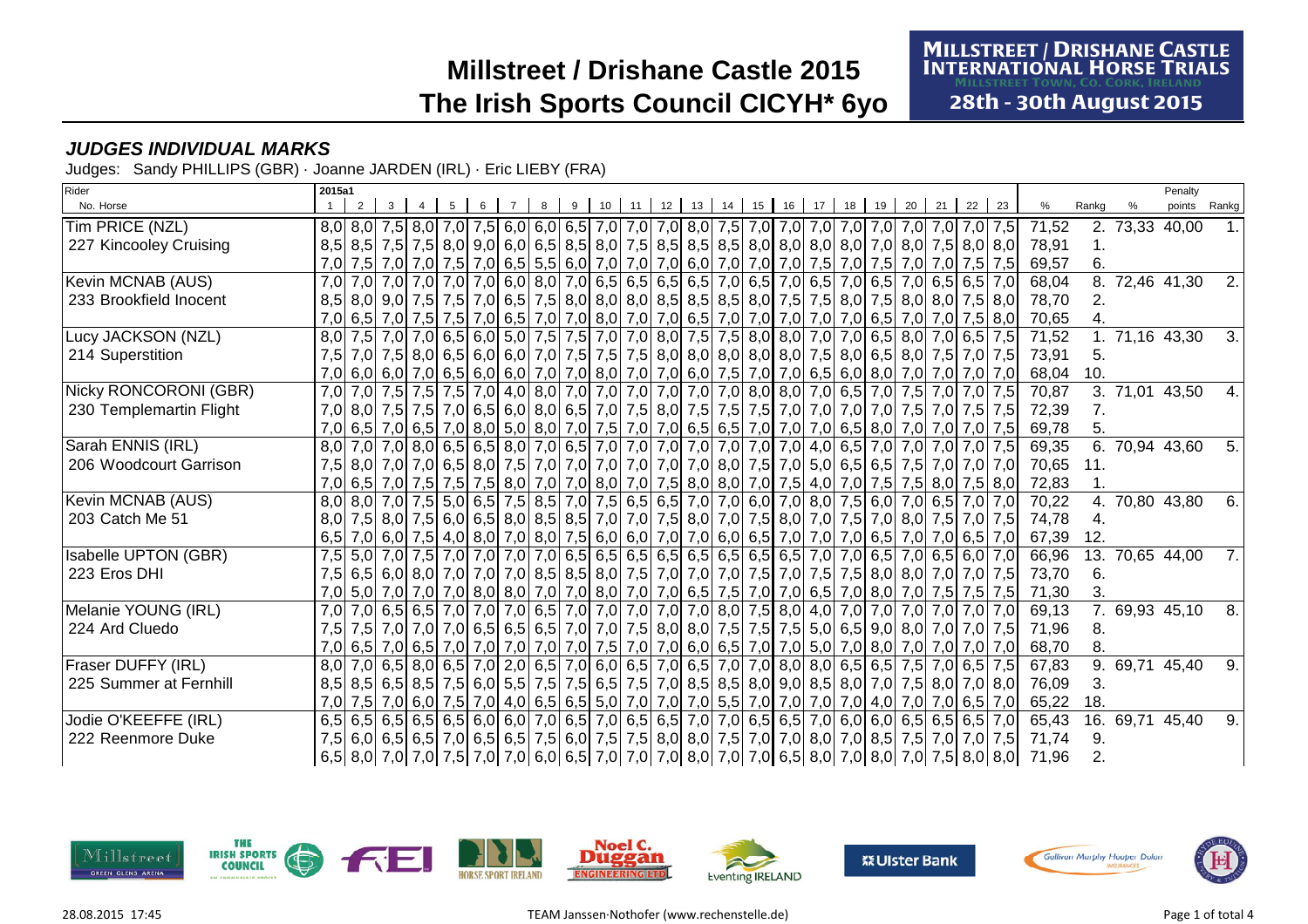**MILLSTREET / DRISHANE CASTLE INTERNATIONAL HORSE TRIALS ILLSTREET TOWN. CO. CORK. IRELAND** 

**28th - 30th August 2015** 

#### **JUDGES INDIVIDUAL MARKS**

Judges: Sandy PHILLIPS (GBR) · Joanne JARDEN (IRL) · Eric LIEBY (FRA)

| Rider                         | 2015a1           |  |                                                                                                                         |  |   |    |  |         |    |    |    |    |    |    |    |    |    |                 |                                                                                                                            |       |           | Penalty             |       |
|-------------------------------|------------------|--|-------------------------------------------------------------------------------------------------------------------------|--|---|----|--|---------|----|----|----|----|----|----|----|----|----|-----------------|----------------------------------------------------------------------------------------------------------------------------|-------|-----------|---------------------|-------|
| No. Horse                     |                  |  |                                                                                                                         |  | 9 | 10 |  | $12$ 13 | 14 | 15 | 16 | 17 | 18 | 19 | 20 | 21 | 22 | 23              | %                                                                                                                          | Rankg |           | points              | Rankg |
| Maria BYRNE (IRL)             |                  |  | 7,0 6,5 6,5 6,0 7,0 6,5 6,0 7,0 6,5 6,0 7,0 6,5 7,0 6,5 7,0 6,5 6,5 6,5 6,5 6,5 6,0 7,0 6,5 6,0 7,0 6,5 6,0 7,0         |  |   |    |  |         |    |    |    |    |    |    |    |    |    |                 | 66,30                                                                                                                      |       | 14. 68,41 | 47,40 11.           |       |
| 218 BGS Class Affair          |                  |  | 7,5 7,0 7,0 7,0 6,0 7,0 7,5 8,0 7,0 7,5 7,0 7,0 8,0 6,5 6,5 7,0 7,0 7,0 6,5 7,5 7,0 7,0 7,0 7,0 7,0 7,0                 |  |   |    |  |         |    |    |    |    |    |    |    |    |    |                 | 70,65                                                                                                                      | 11.   |           |                     |       |
|                               |                  |  | 7,0 6,5 6,5 6,5 6,5 6,5 8,0 6,5 7,0 8,0 6,5 6,5 6,5 6,5 6,5 6,6 7,0 7,5 7,0 7,0 6,5 6,5 6,5 7,0 7,0                     |  |   |    |  |         |    |    |    |    |    |    |    |    |    |                 | 68,26                                                                                                                      | 9.    |           |                     |       |
| Sarah ENNIS (IRL)             |                  |  | 8,0 6,0 7,0 6,5 7,0 6,5 7,5 6,0 6,0 6,5 8,0 7,5 7,0 6,5 7,0 7,0 7,5 7,0 8,0 8,0 7,0 6,5 7,0 7,0 7,0                     |  |   |    |  |         |    |    |    |    |    |    |    |    |    |                 | 70,22                                                                                                                      |       |           | 4. 68,33 47,50 12.  |       |
| 201 Fortmoy Cushla            | 7.5              |  | 7,0 6,0 7,0 7,0 6,5 6,0 7,0 6,5 6,0 7,0 7,0 6,5 6,5 6,5 6,5 6,5 7,5 7,5 7,0 8,0 7,0 7,0 7,0 6,5 7,0                     |  |   |    |  |         |    |    |    |    |    |    |    |    |    |                 | 68,26                                                                                                                      | 17.   |           |                     |       |
|                               |                  |  | 7,0 6,5 7,0 7,0 7,0 6,5 6,5 6,0 6,5 6,0 6,5 6,5 6,6 6,0 6,5 6,5 7,0 7,0 7,0 7,5 6,5 6,5 6,5 6,5 6,5 6,5 7,5             |  |   |    |  |         |    |    |    |    |    |    |    |    |    |                 | 66,52                                                                                                                      | 14.   |           |                     |       |
| Emily Jane CORBETT (IRL)      |                  |  | 7,0 5,0 7,0 7,0 5,5 7,5 7,0 7,0 7,0 6,5 7,0 7,0 7,0 6,5 6,5 7,0 7,0 7,0 7,0 7,0 7,0 6,5                                 |  |   |    |  |         |    |    |    |    |    |    |    |    |    | $7,0$ 7,0 $7,0$ | 66,96                                                                                                                      |       |           | 11. 67,03 49,50 13. |       |
| 217 Saunderscourt Diamond Lad |                  |  | 7,0 6,0 7,5 6,5 6,0 7,0 5,0 6,5 6,5 8,0 7,5 6,5 7,0 6,5 6,5 6,0 6,0 6,0 6,0 6,5 6,5 6,0 7,5 6,5 6,0 6,5                 |  |   |    |  |         |    |    |    |    |    |    |    |    |    |                 | 65,00                                                                                                                      | 23.   |           |                     |       |
|                               |                  |  | 6,5 6,0 7,5 7,0 6,5 7,0 6,5 7,0 7,0 8,5 7,5 7,0 7,0 7,0 7,0 7,0 7,0 7,0 7,0 6,5 6,5 6,0 7,5 7,0 6,5 7,0                 |  |   |    |  |         |    |    |    |    |    |    |    |    |    |                 | 69,13                                                                                                                      | 7.    |           |                     |       |
| Camilla SPEIRS (IRL)          |                  |  | 7,5 7,0 7,0 8,0 6,5 4,0 6,5 8,0 7,0 6,5 6,5 6,5 6,5 7,0 6,5 7,0 6,5 6,5 6,0 7,0 6,5 6,0 7,0 6,5 6,5 7,0                 |  |   |    |  |         |    |    |    |    |    |    |    |    |    |                 | 66,96                                                                                                                      |       |           | 12. 66,74 49,90 14. |       |
| 226 Loughnavatta Cedar        |                  |  | 8,0 7,0 7,0 7,0 7,0 6,5 7,0 6,0 6,0 7,0 7,5 7,5 7,0 7,0 7,5 7,5 7,5 7,0 6,5 7,0 7,0 5,0 7,5 7,0 6,5 7,0                 |  |   |    |  |         |    |    |    |    |    |    |    |    |    |                 | 69,35                                                                                                                      | 14.   |           |                     |       |
|                               |                  |  | 6,5 6,0 7,0 7,0 4,0 5,0 7,5 7,0 7,0 6,5 6,5 7,0 7,0 7,0 7,0 7,0 6,5 7,0 7,0 6,5 7,0 7,0 4,0 6,5 6,5 6,0 6,5             |  |   |    |  |         |    |    |    |    |    |    |    |    |    |                 | 63,91                                                                                                                      | 20.   |           |                     |       |
| Susie WHITE (GBR)             |                  |  | 6,5 6,5 6,5 6,5 6,5 6,6 6,0 6,0 7,0 7,0 6,0 6,0 6,0 6,5 6,5 5,0 7,0 7,0 7,0 7,0 7,0 7,0 7,0 6,5 6,5                     |  |   |    |  |         |    |    |    |    |    |    |    |    |    |                 | 65,00                                                                                                                      |       |           | 17. 66,59 50,10 15. |       |
| 228 Seventh Heaven            |                  |  | 7,0 6,5 7,0 7,0 6,5 7,0 7,0 6,5 7,0 6,5 7,0 6,5 7,0 6,5 7,0 7,0 6,5 7,6 7,6 7,6 7,0 7,0 6,0 7,0 7,0 6,5 7,0 7,0 6,5 7,0 |  |   |    |  |         |    |    |    |    |    |    |    |    |    |                 | 66,96                                                                                                                      | 18.   |           |                     |       |
|                               |                  |  | 6,5 5,0 6,0 7,0 6,0 6,0 6,0 6,0 7,0 7,0 7,0 6,5 7,0 6,5 7,0 7,5 7,0 7,0 8,0 7,0 8,0 6,5 7,0 7,0 7,0 7,5                 |  |   |    |  |         |    |    |    |    |    |    |    |    |    |                 | 67,83                                                                                                                      | 11.   |           |                     |       |
| Nicola ENNIS (IRL)            |                  |  | 7,5 7,0 7,0 8,0 6,5 6,0 6,0 7,5 8,0 7,0 6,5 7,0 6,5 6,5 6,0 6,5 6,5 7,0 6,0 7,0 6,5 6,5 7,0                             |  |   |    |  |         |    |    |    |    |    |    |    |    |    |                 | 67,83                                                                                                                      |       |           | 10. 66,52 50,20     | 16.   |
| 210 Killossery Kredit Krunch  | 7.0 <sub>l</sub> |  | 7,5 7,0 7,5 6,0 6,0 6,0 6,0 6,0 7,0 7,0 6,5 6,5 7,0 6,5 6,0 6,5 7,0 6,0 6,0 7,0 6,5 6,5 7,0                             |  |   |    |  |         |    |    |    |    |    |    |    |    |    |                 | 66,09                                                                                                                      | 19.   |           |                     |       |
|                               |                  |  | 6,5 7,0 6,5 6,5 7,0 6,5 6,5 7,0 6,0 6,6 7,0 7,0 6,5 6,5 7,0 7,0 7,0 6,5 7,0 7,0 7,0 7,0 4,0 6,5 6,5 7,0 7,0 7,0         |  |   |    |  |         |    |    |    |    |    |    |    |    |    |                 | 65,65                                                                                                                      | 16.   |           |                     |       |
| Sam WATSON (IRL)              |                  |  | 7,0 6,5 5,0 6,5 6,5 6,5 6,5 6,5 7,0 6,5 6,5 6,5 7,0 6,5 7,0 6,5 7,0 6,5 4,0 6,5 6,5 6,5 6,5 6,5 6,0 7,0                 |  |   |    |  |         |    |    |    |    |    |    |    |    |    |                 | 64,13                                                                                                                      |       |           | 22. 66,16 50,80 17. |       |
| 231 Tullabeg Flamenco         | 6.5              |  | 7,0 7,0 7,0 4,5 7,0 6,5 6,6 7,0 6,5 7,0 6,5 7,5 7,5 8,0 8,0 8,0 8,0 5,0 7,0 8,0 8,0 7,5 6,5 8,0                         |  |   |    |  |         |    |    |    |    |    |    |    |    |    |                 | 70,65                                                                                                                      | 10.   |           |                     |       |
|                               |                  |  | 7,0 6,0 6,0 6,0 6,0 6,0 6,5 6,6 7,0 6,5 6,0 7,0 6,5 6,0 6,0 7,0 7,0 7,0 7,0 7,0 7,0 3,0 7,0 7,0 6,5 6,5 6,5 7,0         |  |   |    |  |         |    |    |    |    |    |    |    |    |    |                 | 63,70                                                                                                                      | 22.   |           |                     |       |
| Heli NÄNNIMÄINEN (FIN)        |                  |  | 6,0 6,0 6,0 6,5 6,0 6,5 7,0 6,5 6,5 6,5 6,5 6,5 7,0 6,5 6,5 6,0 6,5 6,5 6,5 6,5 6,0 6,5 6,0 6,5 6,0 6,0 6,5             |  |   |    |  |         |    |    |    |    |    |    |    |    |    |                 | 63,70                                                                                                                      |       |           | 24. 66,16 50,80     | 18.   |
| 211 Daenerys                  |                  |  | 6,5 6,5 7,0 8,0 6,0 8,0 6,5 7,5 6,5 7,5 6,5 6,5 7,0 7,5 7,0 6,5 7,0 6,5 7,5 6,5 7,5 6,5 7,5 7,0 6,5 7,0                 |  |   |    |  |         |    |    |    |    |    |    |    |    |    |                 | 69,13                                                                                                                      | 15.   |           |                     |       |
|                               |                  |  | 6,0 6,5 6,0 6,5 6,0 7,5 6,5 7,0 6,5 6,5 6,5 7,0 7,0 6,5 6,5 6,0 6,5 7,0 6,5 8,0 6,0 6,0 6,0 6,0 6,5 6,5                 |  |   |    |  |         |    |    |    |    |    |    |    |    |    |                 | 65,65                                                                                                                      | 17.   |           |                     |       |
| Robbie COLLINS (IRL)          |                  |  | 7,0 7,0 6,5 6,5 6,5 7,0 6,5 7,0 6,5 7,0 7,0 7,0 6,0 6,0 6,5 6,5 6,0 5,0 6,5 6,0 6,5 7,0 6,5 6,0 6,5 7,0 6,5             |  |   |    |  |         |    |    |    |    |    |    |    |    |    |                 | 64,78                                                                                                                      |       |           | 19. 65,65 51,50 19. |       |
| 219 Dunrath Capital           |                  |  |                                                                                                                         |  |   |    |  |         |    |    |    |    |    |    |    |    |    |                 | 65,87                                                                                                                      | 20.   |           |                     |       |
|                               |                  |  | 6,5 6,5 6,5 6,5 6,5 6,5 6,5 7,0 6,5 6,6 7,0 6,5 6,0 7,0 6,0 7,0 6,6 6,5 6,5 6,5 7,5 6,5 6,5 7,0 6,5 6                   |  |   |    |  |         |    |    |    |    |    |    |    |    |    |                 | 66,30                                                                                                                      | 15.   |           |                     |       |
| Ciara POWER (IRL)             |                  |  | 7,0 6,5 6,5 7,0 6,5 7,0 6,5 7,0 7,0 7,0 7,0 6,5 6,5 6,0 7,0 7,0 6,5 3,0 6,5 6,5 6,5 7,0 6,5 6,0 6,5                     |  |   |    |  |         |    |    |    |    |    |    |    |    |    |                 | 65,00                                                                                                                      |       |           | 18. 65,29 52,10 20. |       |
| 212 Stonehavens Poynstown     |                  |  | 7,0 7,0 6,5 6,5 6,5 6,0 6,0 6,0 6,0 7,0 7,0 6,5 6,5 6,5 7,0 7,5 7,0 4,0 6,0 6,0 6,5 6,5 6,5 6,0 6,5 6,0 6,5             |  |   |    |  |         |    |    |    |    |    |    |    |    |    |                 | 64,13                                                                                                                      | 25.   |           |                     |       |
|                               |                  |  |                                                                                                                         |  |   |    |  |         |    |    |    |    |    |    |    |    |    |                 | 66,74 [6,0] 7,0 [6,5] 7,0 [6,0] 7,5 [7,0] 7,0 [7,0] 6,5 [7,0] 6,5 [7,0] 7,0] 7,0] 4,0 [7,0] 6,5 [7,0] 7,0] 7,0 [7,0] 66,74 | 13.   |           |                     |       |

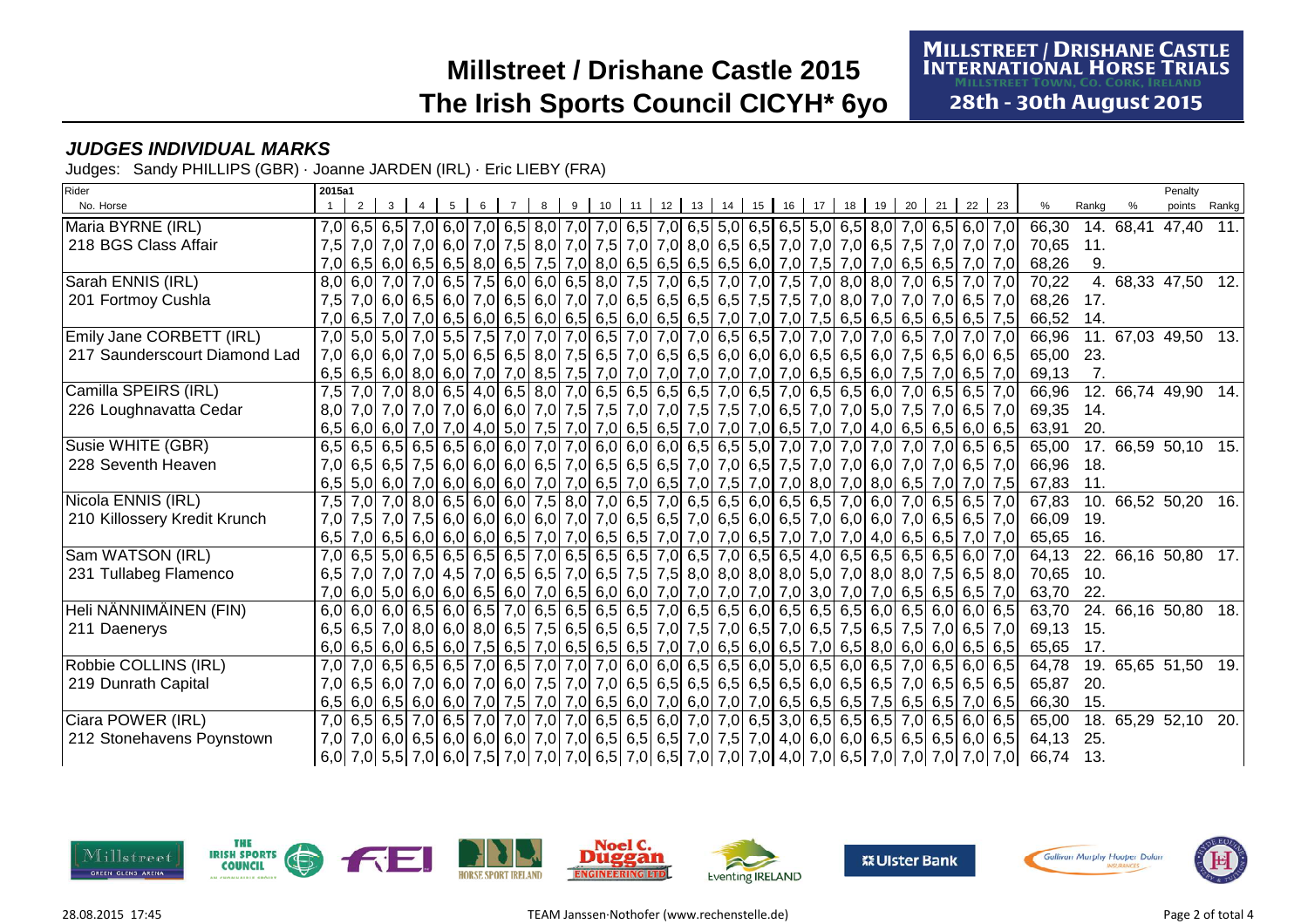**MILLSTREET / DRISHANE CASTLE INTERNATIONAL HORSE TRIALS ILLSTREET TOWN. CO. CORK. IRELAND** 

**28th - 30th August 2015** 

#### **JUDGES INDIVIDUAL MARKS**

Judges: Sandy PHILLIPS (GBR) · Joanne JARDEN (IRL) · Eric LIEBY (FRA)

| Rider                      | 2015a1           |  |  |  |   |    |                 |    |    |    |    |    |    |    |                                                                                                                                            |    |    |    |                                                                                                                       |       |                     | Penalty |                   |
|----------------------------|------------------|--|--|--|---|----|-----------------|----|----|----|----|----|----|----|--------------------------------------------------------------------------------------------------------------------------------------------|----|----|----|-----------------------------------------------------------------------------------------------------------------------|-------|---------------------|---------|-------------------|
| No. Horse                  |                  |  |  |  | 9 | 10 | 12 <sup>1</sup> | 13 | 14 | 15 | 16 | 17 | 18 | 19 | 20                                                                                                                                         | 21 | 22 | 23 | %                                                                                                                     | Ranka |                     | points  | Rankg             |
| Sarah ENNIS (IRL)          |                  |  |  |  |   |    |                 |    |    |    |    |    |    |    | 7,0 6,0 6,5 7,0 6,0 6,5 6,0 6,5 6,0 6,5 6,5 6,5 6,6 6,0 7,0 6,5 6,5 6,0 6,5 6,5 6,5 6,5 6,0 6,5 7,0                                        |    |    |    | 64,35                                                                                                                 |       | 20. 65,22 52,20     |         | 21.               |
| 236 Enniskerry Foxtrot     | 8.0 <sub>1</sub> |  |  |  |   |    |                 |    |    |    |    |    |    |    | 7,5 6,5 7,0 6,5 7,0 6,5 7,0 6,0 6,5 6,5 7,0 7,0 7,0 7,5 8,0 7,0 7,5 7,5 7,5 7,0 6,5 7,5 7,0 7,0 7,0 7,0                                    |    |    |    | 70,65 11.                                                                                                             |       |                     |         |                   |
|                            |                  |  |  |  |   |    |                 |    |    |    |    |    |    |    |                                                                                                                                            |    |    |    | 60,65                                                                                                                 | 25.   |                     |         |                   |
| Jessica O'DRISCOLL (IRL)   |                  |  |  |  |   |    |                 |    |    |    |    |    |    |    | 6,5 6,0 6,5 7,0 6,5 7,0 6,5 7,0 6,5 7,0 6,5 6,5 6,5 6,5 6,0 6,5 6,5 6,0 6,0 6,0 6,0 7,0 6,5 6,5 6,0 6,5 6,0 6,5                            |    |    |    | 64,35                                                                                                                 |       | 20. 64,64 53,00 22. |         |                   |
| 234 Shanaclough Diamond    |                  |  |  |  |   |    |                 |    |    |    |    |    |    |    | 7,0 6,5 6,5 8,0 6,0 7,0 7,0 6,5 6,5 7,0 6,5 6,5 6,5 6,5 6,5 6,5 6,5 7,0 6,0 6,0 6,5 6,0 6,0 6,0 6,0 6,5                                    |    |    |    | 65,65                                                                                                                 | 22.   |                     |         |                   |
|                            |                  |  |  |  |   |    |                 |    |    |    |    |    |    |    | $6,0$ 5,5 6,0 6,5 6,0 7,5 7,5 7,0 7,0 7,0 6,0 6,0 6,0 7,0 6,0 6,0 6,0 6,0 6,0 7,0 6,0 7,0 6,0 6,0 6,0 6,5 6,5                              |    |    |    | 63,91                                                                                                                 | 21.   |                     |         |                   |
| Georgia BALE (GBR)         |                  |  |  |  |   |    |                 |    |    |    |    |    |    |    | 6,5 6,5 6,5 6,5 6,0 6,0 6,5 5,0 7,0 6,5 7,0 6,0 6,0 6,0 7,0 6,5 6,5 6,5 6,5 6,5 7,0 6,5 6,5 6,5 6,5 6,5                                    |    |    |    | 64,13                                                                                                                 |       | 22. 64,49 53,30 23. |         |                   |
| 229 Ringwood LB            | 7.0              |  |  |  |   |    |                 |    |    |    |    |    |    |    | 7,0 6,5 7,0 5,5 6,5 6,5 9,0 8,0 7,0 6,0 6,0 6,5 6,5 7,0 7,5 7,0 7,0 6,5 8,0 7,0 6,5 7,5                                                    |    |    |    | 68,70                                                                                                                 | 16.   |                     |         |                   |
|                            |                  |  |  |  |   |    |                 |    |    |    |    |    |    |    | $6,0$ 5,5 4,5 7,0 6,0 8,0 5,0 7,5 7,0 7,5 5,0 5,0 5,0 6,0 6,5 6,0 5,5 6,0 6,5 6,0 6,5 6,0 6,0 6,0 5,5 6,0                                  |    |    |    | 60,65                                                                                                                 | 25.   |                     |         |                   |
| Jonty EVANS (IRL)          |                  |  |  |  |   |    |                 |    |    |    |    |    |    |    | 6,5 6,5 6,5 6,5 6,5 6,5 6,6 6,6 7,0 6,0 6,5 7,0 7,0 7,0 7,0 6,5 6,5 7,0 7,0 6,5 7,0 6,5 7,0 6,5 6,5 6,0 7,0                                |    |    |    | 66,09                                                                                                                 |       | 15. 64,06 53,90 24. |         |                   |
| 235 Newmarket Dove         | 7,0              |  |  |  |   |    |                 |    |    |    |    |    |    |    | 7,0 7,0 6,5 6,5 6,0 6,0 5,0 6,0 6,0 6,0 6,5 6,5 7,0 7,0 6,5 7,0 6,5 6,5 6,5 6,0 6,5 6,5 6,5 6,0 6,5                                        |    |    |    | 64,35                                                                                                                 | 24.   |                     |         |                   |
|                            |                  |  |  |  |   |    |                 |    |    |    |    |    |    |    | $5,5$ 5,5 6,0 6,0 6,0 6,0 6,0 5,0 7,0 7,0 5,0 6,0 7,0 6,5 7,0 6,0 7,0 6,5 6,0 6,0 6,0 6,0 6,0 6,5 6,0 6,5                                  |    |    |    | 61,74                                                                                                                 | 24.   |                     |         |                   |
| Emma JACKSON (IRL)         |                  |  |  |  |   |    |                 |    |    |    |    |    |    |    | 6,5 6,5 6,5 6,0 6,0 6,0 6,5 6,0 7,0 6,5 6,5 6,5 6,5 6,5 6,5 6,5 6,0 6,0 6,0 6,5 6,5 6,5 6,5 6,0 6,0 6,5                                    |    |    |    | 63,48                                                                                                                 |       | 25. 63.91 54.10 25. |         |                   |
| 232 Cushlas Skyimp         |                  |  |  |  |   |    |                 |    |    |    |    |    |    |    | 7,0 6,5 6,5 6,5 6,6 6,6 6,6 6,6 6,6 7,0 6,5 6,6 7,0 6,5 6,5 6,5 6,5 6,5 7,0 7,0 7,0 7,0 7,0 6,5 6,5 6,5 6,5                                |    |    |    | 65,87                                                                                                                 | 20.   |                     |         |                   |
|                            |                  |  |  |  |   |    |                 |    |    |    |    |    |    |    | $6,0 $ 6,0 $6,0 $ 6,0 $6,0 $ 6,0 $6,5 $ 6,5 $7,0 $ 7,0 $7,5 $ 6,0 $6,0 $ 5,0 $7,0 $ 6,5 $6,0 $ 6,0 $6,5 $ 6,5 $6,0 $ 5,5 $6,0 $ 6,0 $6,0 $ |    |    |    | 62,39                                                                                                                 | 23.   |                     |         |                   |
| David COLLINS (IRL)        |                  |  |  |  |   |    |                 |    |    |    |    |    |    |    | 6,5 5,5 6,0 6,0 5,0 6,0 6,0 6,0 6,5 6,0 5,0 6,0 5,0 6,0 6,0 6,0 6,0 5,5 6,0 5,0 5,0 6,0 6,0 6,0 5,0 6,0                                    |    |    |    | 57,39                                                                                                                 |       | 32. 61,81 57,30 26. |         |                   |
| 215 Rupert Diamond         | 6,5              |  |  |  |   |    |                 |    |    |    |    |    |    |    | 7,0 6,5 6,0 5,5 7,0 6,0 6,5 6,5 6,6 6,0 6,0 6,5 6,5 6,5 6,5 6,5 6,0 6,0 6,5 5,5 6,5 6,0 6,5 6,0 6,5 6,5                                    |    |    |    | 63,04                                                                                                                 | 28.   |                     |         |                   |
|                            |                  |  |  |  |   |    |                 |    |    |    |    |    |    |    |                                                                                                                                            |    |    |    | 65,00                                                                                                                 | 19.   |                     |         |                   |
| Jessica O'DRISCOLL (IRL)   |                  |  |  |  |   |    |                 |    |    |    |    |    |    |    | 6,5 7,0 6,5 7,0 6,0 6,0 4,0 6,5 6,5 6,5 6,5 6,5 5,0 5,0 6,5 6,0 6,0 6,0 7,0 6,0 6,5 6,0 5,5 6,5                                            |    |    |    | 61,30                                                                                                                 |       | 27. 60,80 58,80 27. |         |                   |
| 204 Clooney MS             | 7,5              |  |  |  |   |    |                 |    |    |    |    |    |    |    | 7,5 7,5 7,0 7,0 7,0 5,5 5,0 6,0 6,0 6,5 6,5 4,5 6,0 6,5 6,0 6,5 6,0 6,5 6,0 6,5 6,0 6,5 6,0 6,5 6,0 6,0 6,0                                |    |    |    | 63,04                                                                                                                 | 29.   |                     |         |                   |
|                            |                  |  |  |  |   |    |                 |    |    |    |    |    |    |    | $6,5$ 7,5 7,0 6,0 6,0 4,0 4,5 5,5 6,0 7,0 6,0 4,0 4,0 5,5 5,5 6,0 5,0 6,0 7,0 6,5 6,0 5,5 6,0 5,5 6,5                                      |    |    |    | 58,04                                                                                                                 | 29.   |                     |         |                   |
| Andrew GREER (IRL)         | 7.0              |  |  |  |   |    |                 |    |    |    |    |    |    |    | 7,0 6,5 6,0 5,5 4,0 5,0 6,5 6,0 7,0 5,0 6,5 7,0 6,5 5,0 6,5 6,5 6,5 6,5 6,0 7,0 6,5 6,0 6,5                                                |    |    |    | 61,74                                                                                                                 |       | 26. 60,65 59,00     |         | $\overline{28}$ . |
| 216 Galdanagh              |                  |  |  |  |   |    |                 |    |    |    |    |    |    |    | 6,5 6,5 6,0 6,0 6,0 6,0 6,0 6,0 6,5 6,0 6,0 6,5 6,0 6,5 6,5 7,0 5,5 6,5 7,0 6,5 6,0 6,5 6,0 6,5 6,0 6,0 6,0 6,0                            |    |    |    | 61,96                                                                                                                 | 30.   |                     |         |                   |
|                            |                  |  |  |  |   |    |                 |    |    |    |    |    |    |    | 7,0 6,0 6,0 5,0 5,0 4,0 5,0 7,0 6,5 7,0 5,0 6,0 6,0 7,0 4,0 6,5 6,0 6,0 6,0 5,5 5,5 6,0                                                    |    |    |    | 58,26                                                                                                                 | 28.   |                     |         |                   |
| <b>Bruce HASKELL (NZL)</b> |                  |  |  |  |   |    |                 |    |    |    |    |    |    |    |                                                                                                                                            |    |    |    | 6,5 6,0 6,0 6,0 6,0 5,0 6,0 5,5 6,0 6,0 7,0 6,5 5,0 6,5 7,0 6,0 5,0 6,0 6,0 6,0 6,0 6,5 6,0 5,5 6,0 159,13            |       | 31. 60,29 59,60     |         | $\overline{29}$ . |
| 208 Moon Under Water       |                  |  |  |  |   |    |                 |    |    |    |    |    |    |    | 7,0 6,5 6,0 6,5 6,0 6,6 6,0 6,5 6,0 6,5 6,0 7,0 7,0 6,5 6,5 7,0 7,5 6,0 6,0 6,5 6,0 6,5 6,0 6,0 6,0 6,0 6,5                                |    |    |    | 163,70                                                                                                                | 26.   |                     |         |                   |
|                            |                  |  |  |  |   |    |                 |    |    |    |    |    |    |    |                                                                                                                                            |    |    |    | $5,5$ 5,5 6,0 6,0 6,0 7,5 6,0 6,0 6,0 6,0 6,0 6,0 4,0 5,0 7,0 6,0 5,5 6,0 6,0 6,0 6,0 5,5 6,0 6,0 5,6 6,0 6,0 $15,01$ | 29.   |                     |         |                   |
| Sarah ENNIS (IRL)          |                  |  |  |  |   |    |                 |    |    |    |    |    |    |    | 7,0 6,0 6,5 6,5 6,5 4,0 6,0 6,0 6,0 6,5 6,0 6,0 6,5 6,0 6,5 6,0 6,5 6,5 6,5 6,6 6,0 6,0 6,5 6,0 6,0 6,0 6,5                                |    |    |    | 60,87                                                                                                                 |       | 29. 60,14 59,80     |         | 30.               |
| 207 Castlefarm Oliver      |                  |  |  |  |   |    |                 |    |    |    |    |    |    |    | 6,5 6,0 6,0 6,0 6,0 6,0 5,5 6,0 6,0 6,0 6,0 4,0 7,0 7,5 6,0 6,0 6,0 6,0 6,5 6,5 6,5 6,0 6,0 6,0 6,0 6,5                                    |    |    |    | 60,87                                                                                                                 | 32.   |                     |         |                   |
|                            |                  |  |  |  |   |    |                 |    |    |    |    |    |    |    |                                                                                                                                            |    |    |    | $6,5$ 5,5 6,0 6,0 6,0 4,0 6,0 6,0 6,0 6,0 6,0 6,5 6,0 6,0 6,0 6,5 6,0 6,5 6,0 6,0 6,0 4,0 6,0 5,5 6,0 6,0 58,70       | 27.   |                     |         |                   |